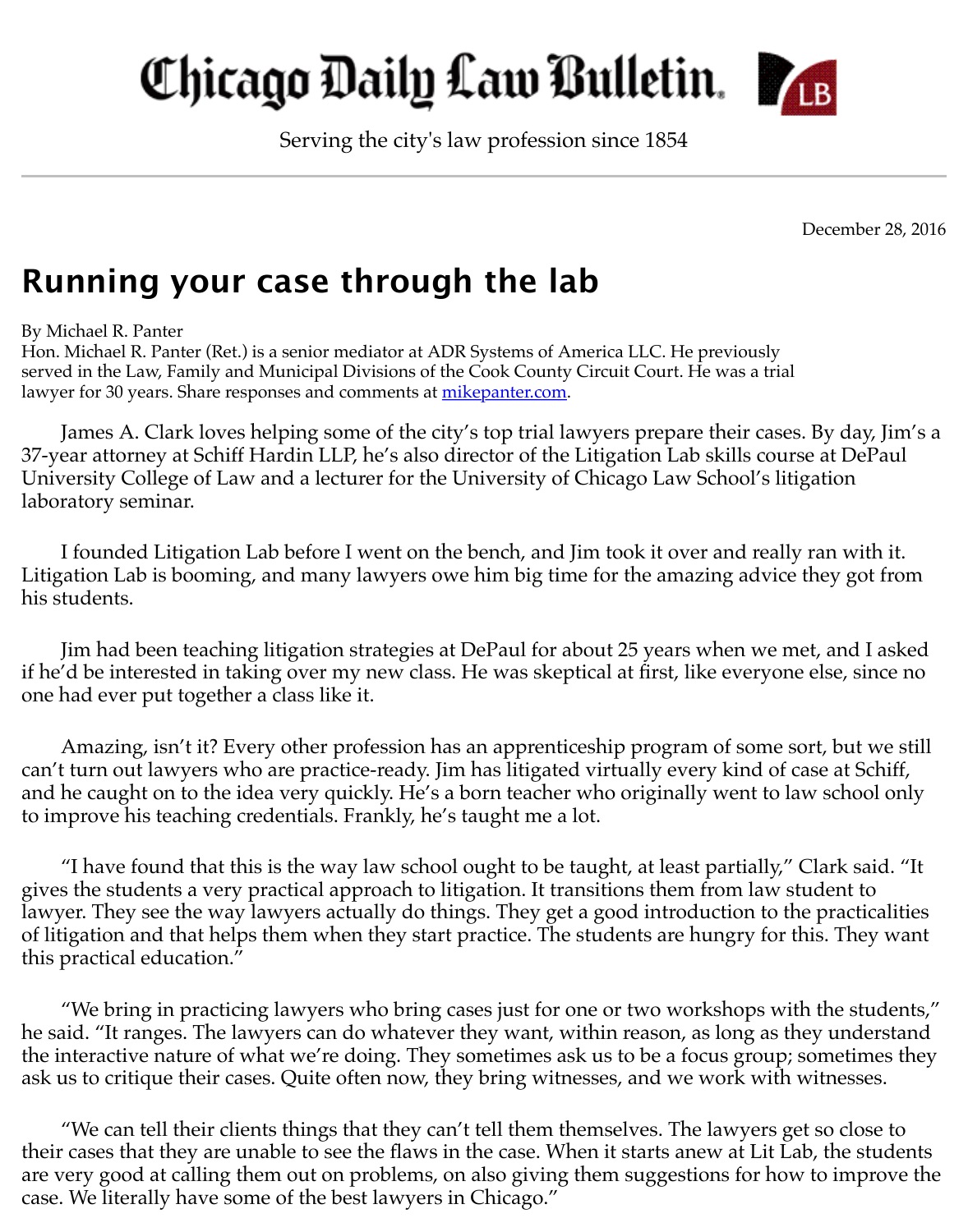Because the program promises confidentiality, Jim won't tell who comes to Lit Lab.

"But I can tell you that they're very high-profile lawyers, many of them with high-profile cases" he said. "Some of them are just beginners that want the help of law students, and we'll take whatever comes in. We have more applicants than we have room for them, but we're always looking for good lawyers with good cases that can be workshopped by our students."

Jim is very selective about his students, as his is one of the most popular classes at DePaul. On every case, students are carefully screened for conflicts, and Jim makes very sure they understand the importance of complete confidentiality.

He only wants students who are the first to volunteer. He enforces the "no bent elbow" rule. No tentative opinions, no equivocation. He wants to make lawyers who have strong opinions. The students bond very tightly with each other and with the presenting lawyers. Many students end up working for presenting lawyers.

"After the students are screened and promise confidentiality to the lawyer, the lawyer picks what he or she wants done in Lit Lab, and it could be anything," he said. "Often, it is a focused approach to the case. Sometimes it's different than that. We've sat as a moot-court panel. We have worked with witnesses, we've talked about settlements, we've tried to help them understand the strengths and weaknesses of their theories. The lawyer then selects what issue he or she wants to do, and how he wants to present the matter to the class. Usually, the lawyer shares with us pretrial materials; sometimes depositions, sometimes disclosures and discovery; sometimes nothing.

"The students read a great deal of material. I warn the students that this is an untraditional class, and the resume says specifically 'This is a lot of work.' I only get the gunners in my classes because it's popular, but it's also known as a lot of work. One of my students described it as 'An insane amount of work and worth every minute.' The students often spend the weekend reading 400, 500 pages of material to get ready for class the next week. We always give them something called the preclass questionnaire, which is a very brief questionnaire that forces them to focus on the case and assures that they read the material. It's really just a general survey of what they think of the case, and it forms the discussion for in class.

"Then we have the in-class portion, where the lawyer comes. Quite often, the lawyer brings somebody else, and they present the case in what we call a 'clopening,' which is a combination of opening and closing statement. The students can critique that, or they just use it as information for what we do next. Sometimes, we work with those theories. Sometimes we work with witnesses. We're always surveying the students over the course of the class to see what they think of it.

"It is not unusual for the students to start a class one way, saying 'I think this will be a defendant's verdict,' and end a different way, because we workshop because we have massaged the theories. They say 'If you do it that way, then I would feel differently about it.' It's not unusual for the lawyer to change his or her theory for the case. It's very gratifying when the lawyer comes in promptly before trial, but decides he needs to change his theory for trial.

"After class, … It used to be called 'the journal,' and is now called the 'post-class memorandum,' which is a more intensive and academic explanation of some portion of the case. In class, or shortly after it, we work with the lawyer to ask what he or she wants the students to do. Because we've got another case coming up the next week, students have to work very quickly to get their post-class memorandum done. Sometimes, we're working up against a deadline that the lawyer has. In other words, if he needs help with preparing for a motion, the motion may be coming up the next week, so he